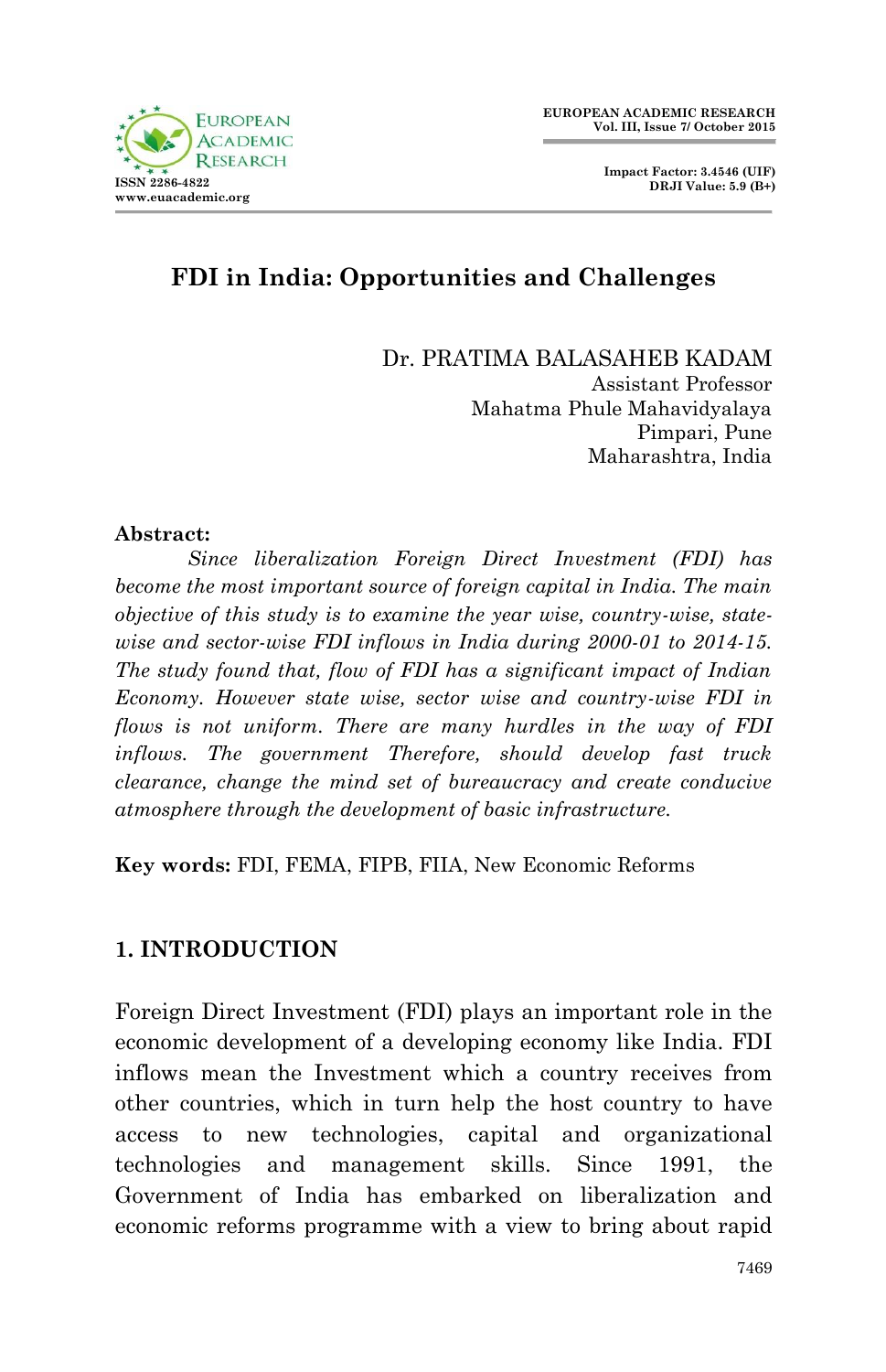and substantial economic growth and move towards globalization of the economy. The new economic policies have substantially relaxed restrictions on foreign investment, industrial licensing and foreign exchange.

### **2. FDI PROCEDURE AND POLICIES**

The foreign investment policy has been liberalized by the government to promote the inflow of foreign direct investment. Some important policy measures are as under:

- 1. The foreign equity participation was allowed up to 40 percent of total equity capital of a company during preliberalization period. The liberalized Foreign Investment policy has allowed FDI up to 51 percent in 34 high priorities industries.
- 2. FERA conditions were liberalized with effect from January 8, 1993 and later on FERA was replaced by FEMA.
- 3. The FDI under automatic route has been permitted up to 100 percent for all manufacturing activities in Special Economic Zones (SEZ's) expect certain activities.
- 4. The government has set up the Foreign Investment Implementation Authority (FIIA) and Foreign Investment Promotion Board (FIPB) to consider FDI proposals.
- 5. Foreign equity participation has been allowed up to 49 percent in telecommunication, 50 percent in mining and 51 percent in hotel and tourism.
- 6. The Government established joint company of public and private sectors named 'Invest India' has been constituted to promote FDI.
- 7. RBI permitted 100 percent FDI respect of allied activities of floriculture, horticulture, development of seeds, animal husbandry, aquaculture, cultivation of vegetables, mushrooms and services related to agro and allied sectors.
- 8. The government has increased the FDI investment in insurance sector from 26 percent to 49 percent through FII, FPI, Venture Capital and nonresident investment.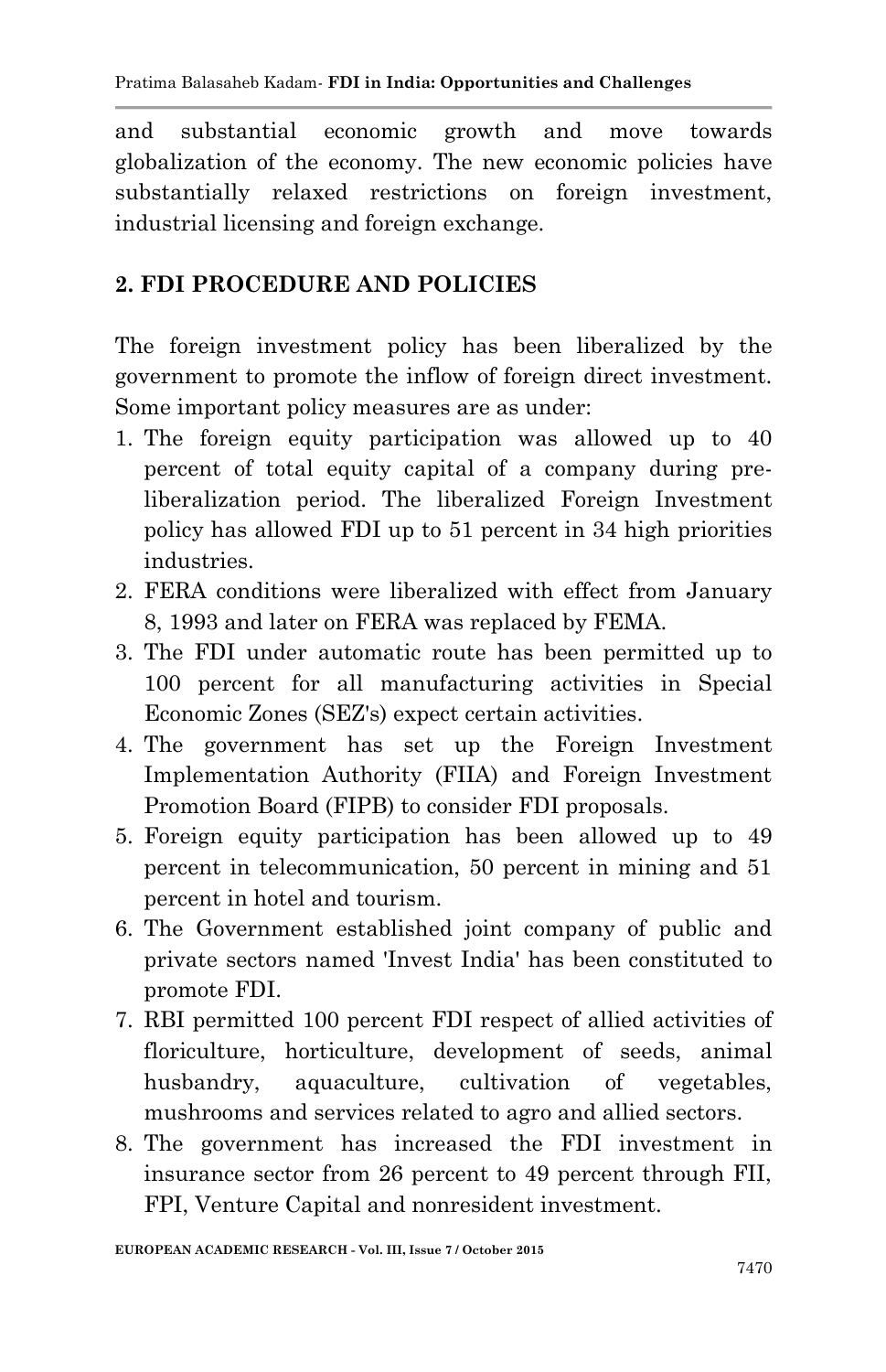### **3. REVIEW OF LITERATURE**

Gupta (2005) concluded that India fully liberalized its economy and thus become completely open to FDI. Choong et al. (2004) and Hermes and Lensink (2003) concluded that India compares favorably with China in terms of financial market development, which represents another factor favoring growth effects of FDI. Alfaro (2003) Showed that the growth impact of FDI varies across sectors, with positive and significant effects visible only in the manufacturing sector. Venkata suresh B and Ramakrishna K. (2013) concluded that, the sectoral level output, output, productivity and export was less due to the low flow of FDI into India both at the macro level as well as at the sectoral level.

### **4. OBJECTIVES:**

The specific objectives of the study are:

1. To explain the FDI Policy in India.

2. To analyze year wise, country-wise, state-wise and sector wise FDI inflows in India during 2000-01 to 2014-15.

3. To suggest suitable measures based on the observations to gear up the pace of FDI.

# **5. METHODOLOGY:**

The present study is descriptive in nature. It is mainly based on secondary data. The secondary data during 2000-01 to 2014-15 were collected from its authorized websites like Department of Industrial Policy and Promotion, Government of India, Ministry of Commerce and Industry, Various Published Books, Journals, Periodicals and RBI Publications.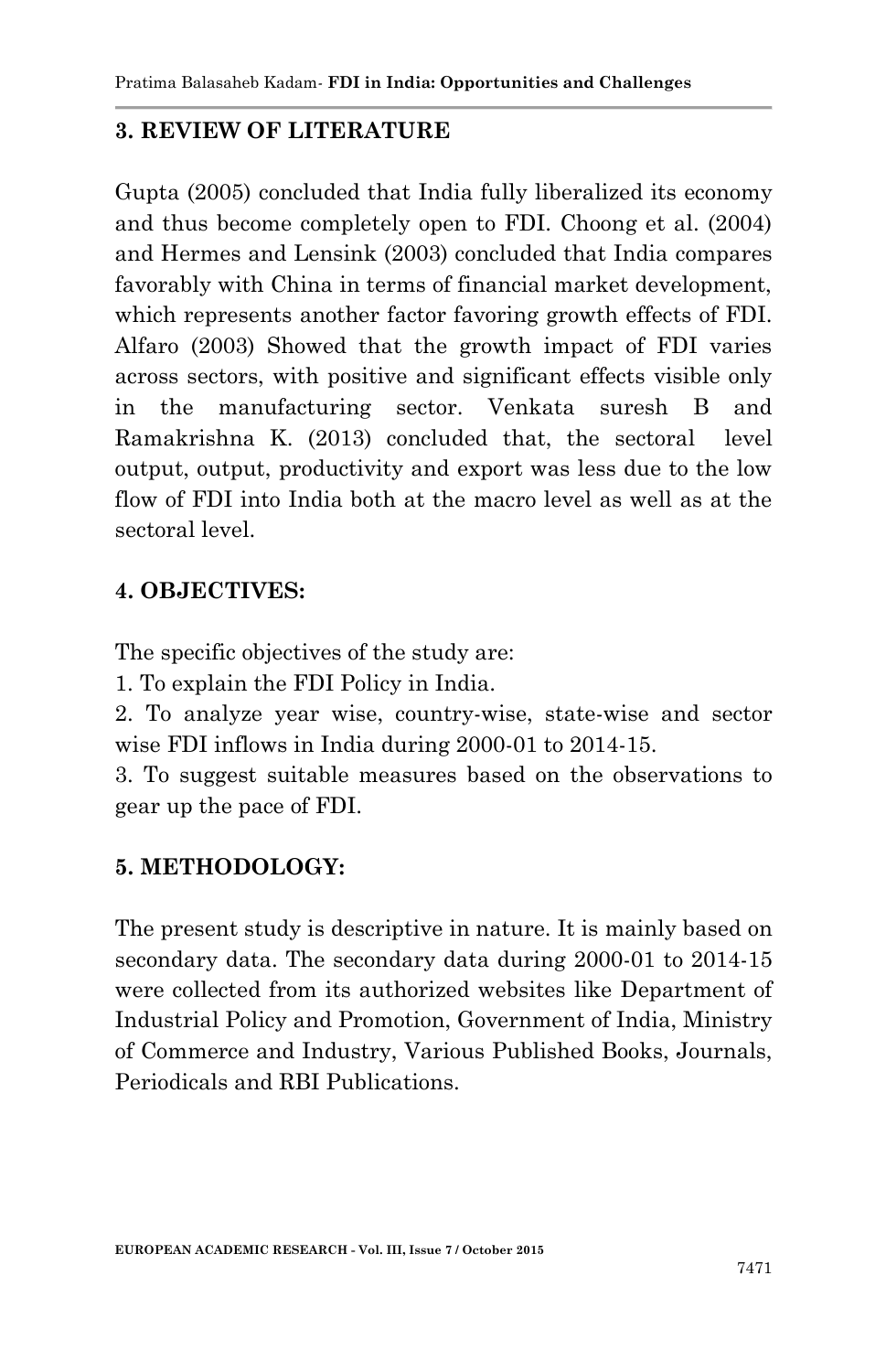### **6. FINDINGS AND DISCUSSION:**

The trends in FDI, especially year wise, route wise, country wise, sector wise and state wise trends are discussed in this section. The major observations in this regard are as follows:

#### **6.1 Foreign Investment Inflows:**

Generally, foreign investment inflows are classified into two categories - Foreign Direct Investment (FDI) and Indirect or Portfolio Investment. Table 1 shows the share of FDI in total Foreign Investment Inflows in India during 2000-01 to 2014-15. The proportion of FDI inflows to total Foreign Investment Inflow was 59.35 percent in 2000-01 and varied between 27.53 to 157.77 percent during 2003-04 to 2008-09. This share declined to 51.97 percent in 2014-15. The proportion of FDI inflows to total foreign investment was 62.72 percent during 2000-01 to 2014-15.

|                                 | <b>Years</b> | <b>Foreign Direct</b><br>Investment | <b>Total Foreign</b><br>Investment | % Share of FDI   |
|---------------------------------|--------------|-------------------------------------|------------------------------------|------------------|
| Sr.<br>No.                      |              |                                     |                                    | to Total Foreign |
|                                 |              |                                     |                                    | Investment       |
| $\mathbf{1}$                    | $\mathbf{2}$ | 3                                   | $\overline{\mathbf{4}}$            | 5                |
| 1.                              | 2000-01      | 4029                                | 6789                               | 59.35            |
| 2.                              | 2001-02      | 6130                                | 8151                               | 75.21            |
| 3.                              | 2002-03      | 5035                                | 6014                               | 83.72            |
| 4.                              | 2003-04      | 4322                                | 15699                              | 27.53            |
| 5.                              | 2004-05      | 6051                                | 15366                              | 39.38            |
| 6.                              | 2005-06      | 8961                                | 21453                              | 41.77            |
| 7.                              | 2006-07      | 22826                               | 29829                              | 76.52            |
| 8.                              | 2007-08      | 34835                               | 62106                              | 56.10            |
| 9.                              | 2008-09      | 37838                               | 23983                              | 157.77           |
| 10.                             | 2009-10      | 37763                               | 70139                              | 53.84            |
| 11.                             | 2010-11      | 30380                               | 61851                              | 49.12            |
| 12.                             | 2011-12      | 46556                               | 63368                              | 73.47            |
| 13.                             | 2012-13      | 34298                               | 61880                              | 55.43            |
| 14.                             | 2013-14      | 36046                               | 41055                              | 87.80            |
| 15.                             | 2014-15      | 44291                               | 85214                              | 51.97            |
| <b>Overall Total</b>            |              | 359361                              | 572897                             | 62.72            |
| $(2000-01 \text{ to } 2014-15)$ |              |                                     |                                    |                  |

**Table -1 Foreign Investment Inflows in India (2000-01 to 2014-15)** (US \$ Million)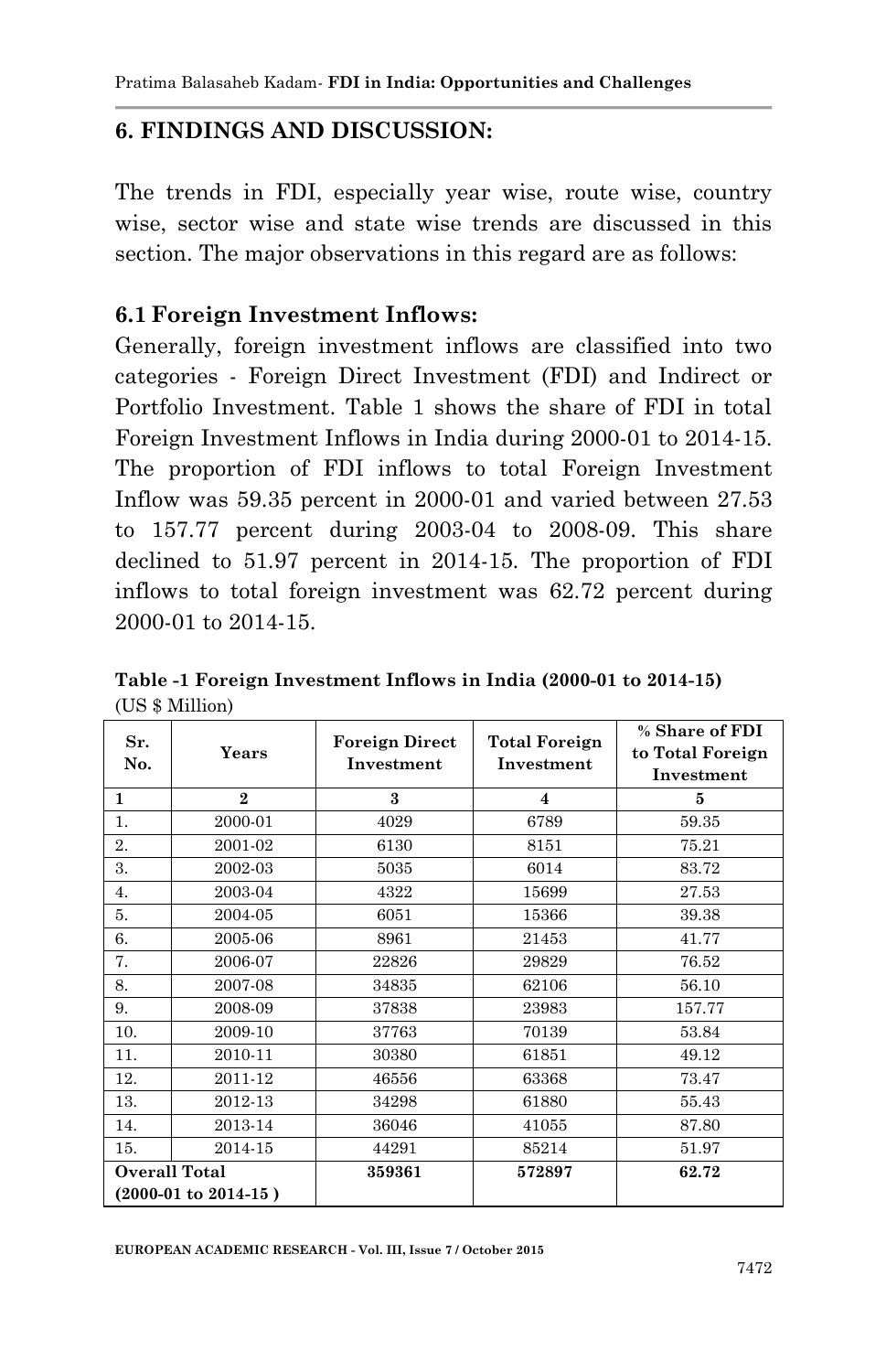Source:- 1. RBI (2010): Handbook of Statistics on Indian Economy 2009-10, P. 260.

 2. Govt. of India (May 2015): Fact sheet on Foreign Direct Investment (FDI), Ministry of Finance, New Dilhi.

## **6.2 Country Wise Inflows:**

Capital flows from various countries are generally welcome in a developing economy like India. Table -2 gives details regarding country wise FDI inflows during 2000-01 to 2014-15. A close look at the Table 2 the shows that share of Mauritius was the highest (34.85 percent) in FDI inflows. This was followed by Singapore (13.70 percent), U.K. (8.70 percent), Japan (7.30 percent), Netherlands (6.00 percent) and U.S.A. (6.00 percent). Thus these six countries contributed 76.15 percent of total FDI during 2000-01 to 2014-15.

**Table -2 Country wise FDI Inflows in India (Apr. 2000 to May.2015)** (US \$ Million)

| Ranks          | Country                                     | Cumulative<br>Inflows | % as to Total<br>Inflows |
|----------------|---------------------------------------------|-----------------------|--------------------------|
|                | $\bf{2}$                                    | 3                     |                          |
|                | Mauritius                                   | 89241                 | 34.85                    |
| $\overline{2}$ | Singapore                                   | 35089                 | 13.70                    |
| 3              | U.K.                                        | 22265                 | 8.70                     |
| 4              | Japan                                       | 18647                 | 7.30                     |
| 5              | Netherlands                                 | 15258                 | 6.00                     |
| 6              | U.S.A.                                      | 14303                 | 5.60                     |
|                | Germany                                     | 8155                  | 3.20                     |
| 8              | Cyprus                                      | 8066                  | 3.15                     |
| 9              | France                                      | 4607                  | 2.00                     |
| 10             | U.A.E.                                      | 3091                  | 1.20                     |
|                | <b>Total FDI Inflows from all countries</b> | 256088                |                          |

Source: same as Table No. 1.

### **6.3 Sector Wise FDI Inflows**

Sector wise classification of FDI is essential to understand the trends, structure and direction of Foreign Investment in the country. Table 3 shows that Services sector has been the highest receiver of FDI inflow in India (17 percent), followed by Construction development (9), Telecommunications (7 percent),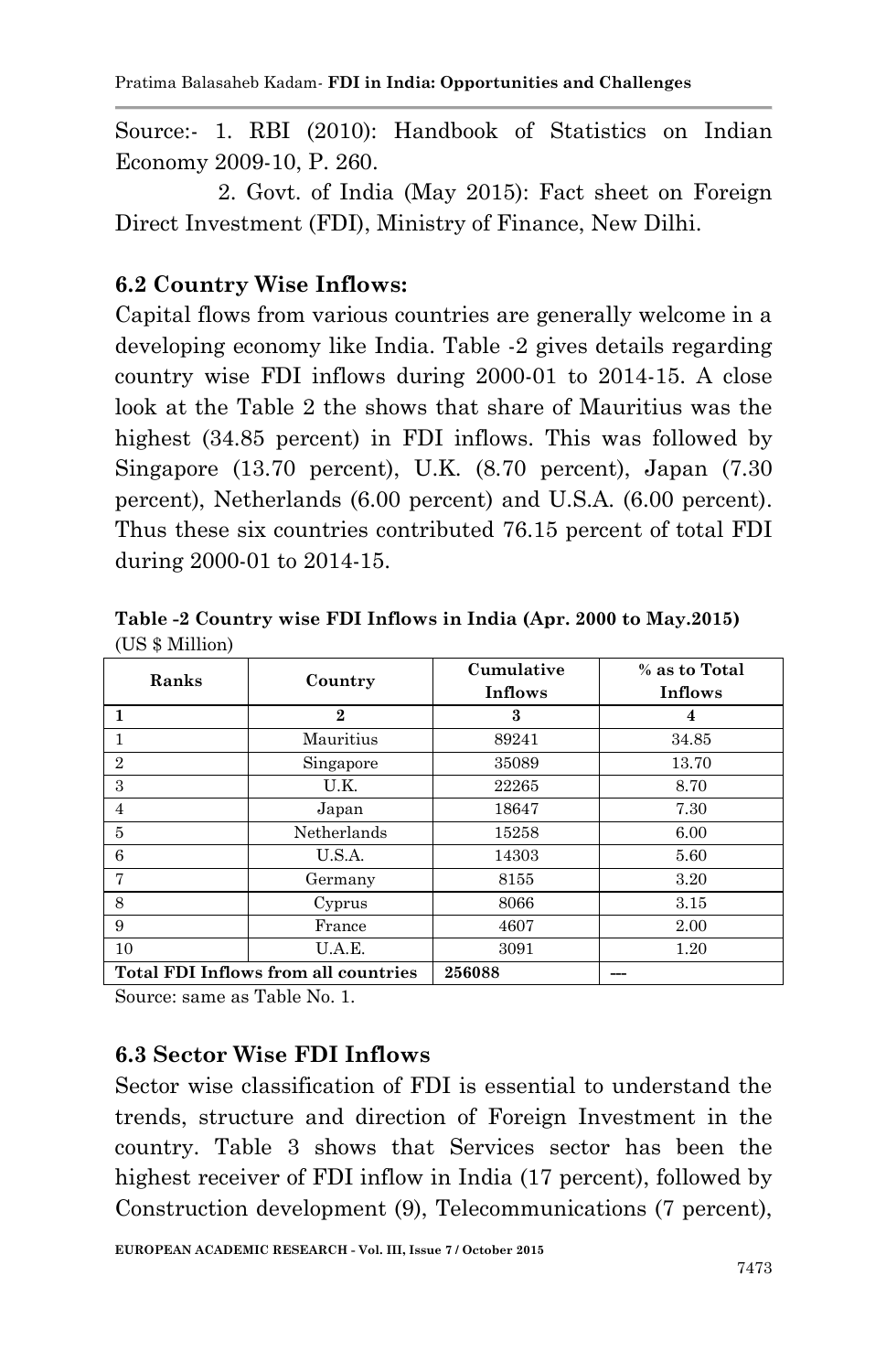Computer Software and Hardware (7 percent), Automobile Industry (5percent) and Drugs & Pharmaceuticals (5 percent). Thus these six sectors received 50 percent of total FDI inflows during 2000-01 to 2014-15.

| Ranks          | <b>Sector</b>                       | Cumulative<br>Inflows | % age to Total<br>Inflows |
|----------------|-------------------------------------|-----------------------|---------------------------|
|                | $\mathbf{2}$                        | 3                     |                           |
|                | Services Sector (financial & non-   | 43202                 | 17                        |
|                | financial)                          |                       |                           |
| $\overline{2}$ | Construction Activities (including) | 24066                 | 9                         |
|                | roads & highways)                   |                       |                           |
| 3              | Telecommunications (radio paging,   | 17422                 | 7                         |
|                | cellular mobile, basic telephone    |                       |                           |
|                | services)                           |                       |                           |
| $\overline{4}$ | Computer Software & Hardware        | 17291                 | 7                         |
| 5              | Automobile Industries               | 13390                 | 5                         |
| 6              | Drugs & Pharmaceuticals             | 13280                 | 5                         |
|                | Chemicals                           | 10487                 | 4                         |
| 8              | Power                               | 9712                  | $\overline{4}$            |
| 9              | Trading                             | 8724                  | $\mathbf{a}$              |
| 10             | Metallurgical Industries            | 8621                  | 3                         |

**Table -3 Sector wise FDI Equity Inflows (Apr. 2000 to May 2015)** (US \$ Million)

Source: www.dipp.gov.in/fdi-statistical figure-India-FDI, May 2015

### **6.4 FDI in States and Regions**

The regional distribution of FDI in India shows the concentration of investment in some States and Regions. All the states give top priority to attract FDI on a large scale for developmental purpose. However, the distribution of FDI is heavily skewed among the states as can be seen from Table 4. Among States/Region Maharashtra, Dadara and Nagar Haveli, Daman and Div bagged 29 percent of FDI inflows during 2000- 01 to 2014-15, follows by New Delhi, part of Uttar Pradesh and Haryana (20.50 percent), Karnataka (7 percent), Tamilnadu and Pondicherry (7 percent) and Gujarat (5 percent) .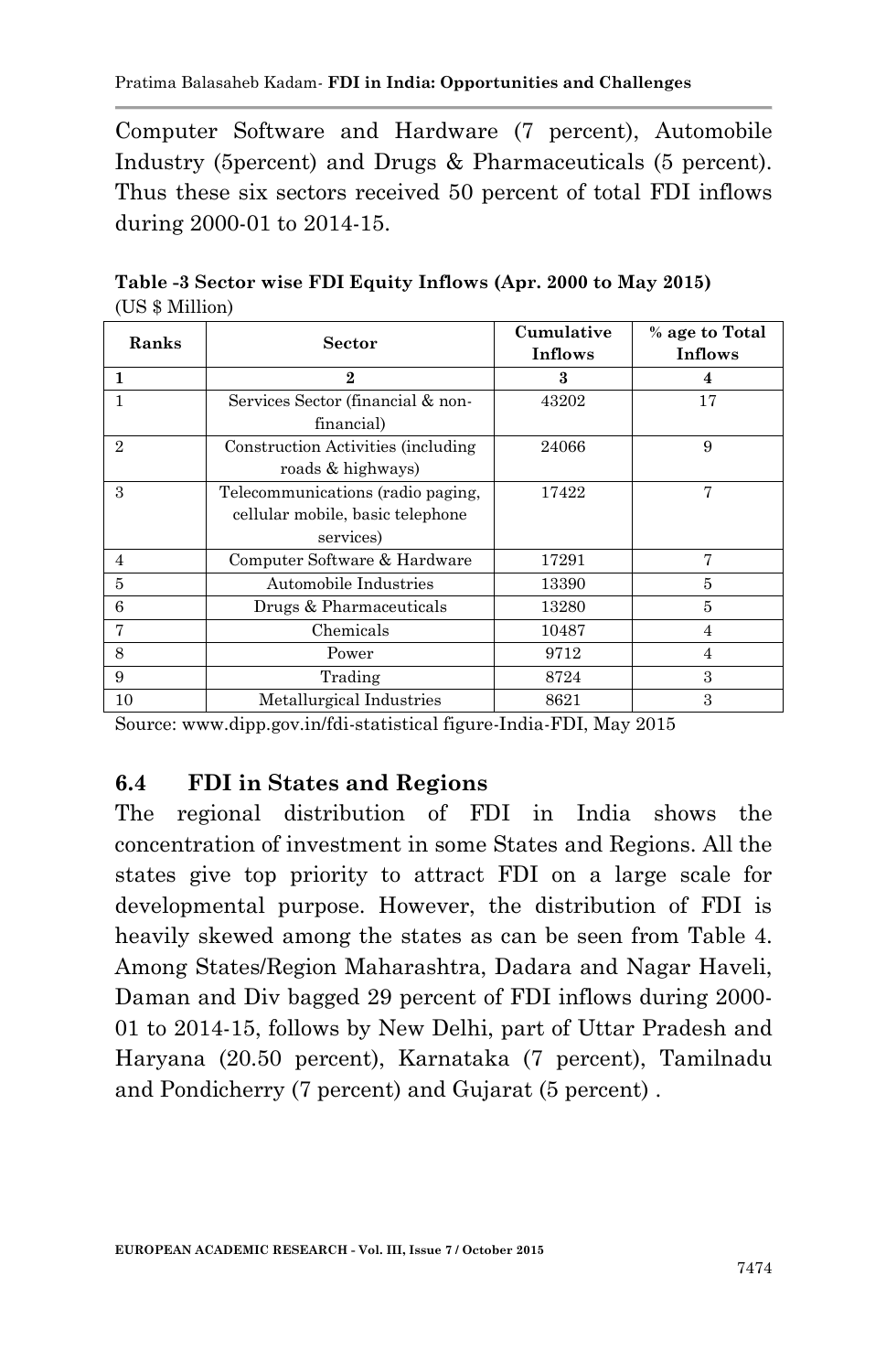### **Table 4 State/ Region wise FDI Equity Inflows\* (Apr. 2000 to May 2015)**

#### **(US \$ Million)**

| Sr.<br>No.                                   | RBI's<br>Regional<br>Office | <b>State Covered</b>        | Cumulative<br><b>Inflows</b> | $%$ as to<br>Total<br>Inflows |
|----------------------------------------------|-----------------------------|-----------------------------|------------------------------|-------------------------------|
| 1                                            | $\mathbf{2}$                | 3                           | 4                            | 5                             |
| 1.                                           | Mumbai                      | Maharashtra, Dadara &       | 74795                        | 29.00                         |
|                                              |                             | Nagar Haveli, Daman & Div   |                              |                               |
| $\overline{2}$ .                             | New Delhi                   | Delhi, Part of UP & Haryana | 51982                        | 20.00                         |
| 3.                                           | Chennai                     | Tamilnadu & Pondicherry     | 17802                        | 7.00                          |
| 4.                                           | Bangalore                   | Karnataka                   | 17226                        | 7.00                          |
| 5.                                           | Ahmedabad                   | Gujrat                      | 11505                        | 5.00                          |
| 6.                                           | Other                       | Other States                | 82776                        | 32.00                         |
|                                              | Regional                    |                             |                              |                               |
|                                              | Offices                     |                             |                              |                               |
| Total (Includes RBI's NRI Schemes)<br>256088 |                             |                             | 100.00                       |                               |

Source: Same as Table No. 3

# **7. SWOT ANALYSIS**

|                | <b>STRENGTHS</b>                               | <b>WEAKNESS</b>                               |
|----------------|------------------------------------------------|-----------------------------------------------|
| 1.             | of skilled<br>Third largest reservoir          | 1. Bureaucratic controls.                     |
|                | manpower in the world.                         | 2. Complicated Procedure.                     |
| 2.             | Large and rapidly growing consumer             | 3. Infrastructural Bottlenecks.               |
|                | market.                                        | 4. Out molded Labour Laws.                    |
| 3.             | Democratic<br>with<br>government               | 5. State Obstacles.                           |
|                | independent judiciary.                         | Legal Delays.<br>6.                           |
| 4.             | Vibrant capital market consisting of           | Domestic Policy Constraints<br>7.             |
|                | 23 stock exchanges with oven 9400              | Corruption<br>8.                              |
|                | listed companies.                              | Non-availability of technically trained<br>9. |
| 5.             | Congenial foreign investment freedom           | human resources.                              |
|                | of entry, investment, location, choice         | 10. High Fiscal Deficits.                     |
|                | of technology, import and export.              |                                               |
|                | <b>OPPORTUNITIES</b>                           | <b>THREATS</b>                                |
| $\mathbf{1}$ . | entire gamut of exploration<br>The             | Out flows of Capital.<br>1.                   |
|                | production, refining, distribution and         | Less Possibility Public Revenue.<br>$2_{-}$   |
|                | retail marketing.                              | Monopoly of MNCs.<br>3.                       |
| 2.             | The government is encouraging the              | Interferes in the National Policies and<br>4. |
|                | establishment<br>$\alpha$ f<br>world-<br>class | Politics.                                     |
|                | integrated textile<br>complex<br>and           | Uncertainty in Stock Exchange.<br>5.          |
|                | processing units. FDI is welcome in            | Existence Regional Disparities.<br>6.         |
|                | these areas.                                   | Depreciation of National Currency.<br>7.      |
| 3.             | The IT industry and IT enabled                 | Unfavorable Effect on the Balance of<br>8.    |
|                | services, which are rapidly growing            | Payments.                                     |
|                | offer opportunities for FDI.                   |                                               |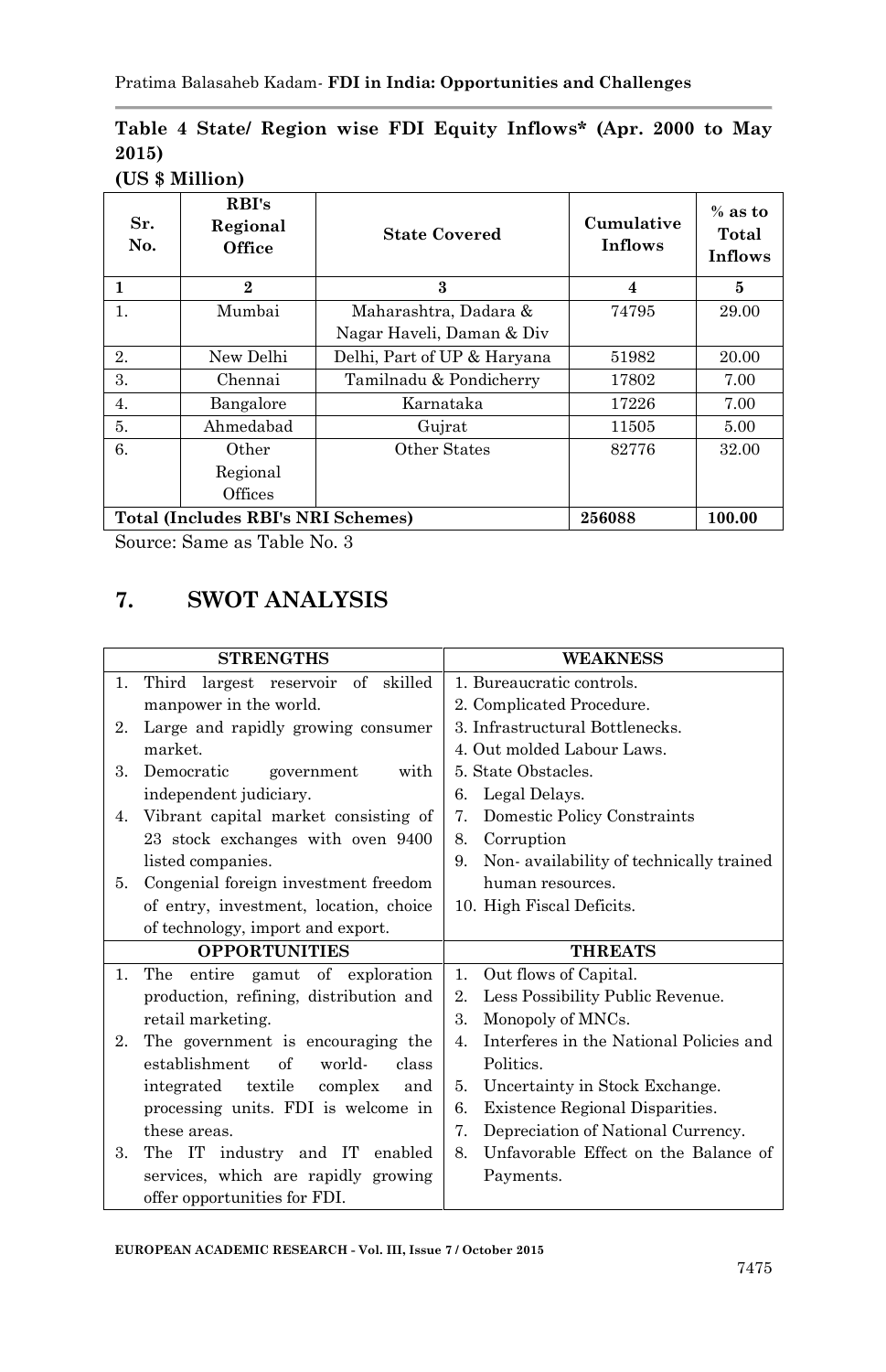Pratima Balasaheb Kadam*-* **FDI in India: Opportunities and Challenges**

| 4. Up gradation and modernization of    |  |
|-----------------------------------------|--|
| airports will require US \$ 35 billion  |  |
| investment in the next ten years.       |  |
| 5. India has emerged as an important    |  |
| venue for the service sector including  |  |
| financial accounting, call centers and  |  |
| business process out sourcing. There    |  |
| is considerable potential for growth in |  |
| these areas.                            |  |

### **8. SUGGESTIONS:**

The inflows of FDI to India are slowly increasing. However, the small share of India in world FDI inflows is a matter of concern. The following suggestions may relevant in this regard.

- 1. The Government of India should internationally improve its image by adopting attractive FDI policies and should improve managerial skill, Cost of Skilled labour, their availability and degree of entrepreneurship etc.
- 2. India should make such a policy that mobilize FDI in different sectors as a channel of Investment in Industries and ensure the profits.
- 3. The Foreign Investment Promotion Board (FIPB) should be vested with grater authority to give initial level approvals.
- 4. The Government should develop and provide such a infrastructure facilities which has equal standard with developed countries infrastructure.

### **9. CONCLUSION :**

FDI is important for India because it is an important economic growth driver and has the potential to transfer knowledge and technologies, create jobs and eradicate poverty through economic development of different regions. However, there are many hurdles in the way of FDI inflows. The government, therefore, should develop fast track clearance system, change the mind set of bureaucracy and create conducive atmosphere